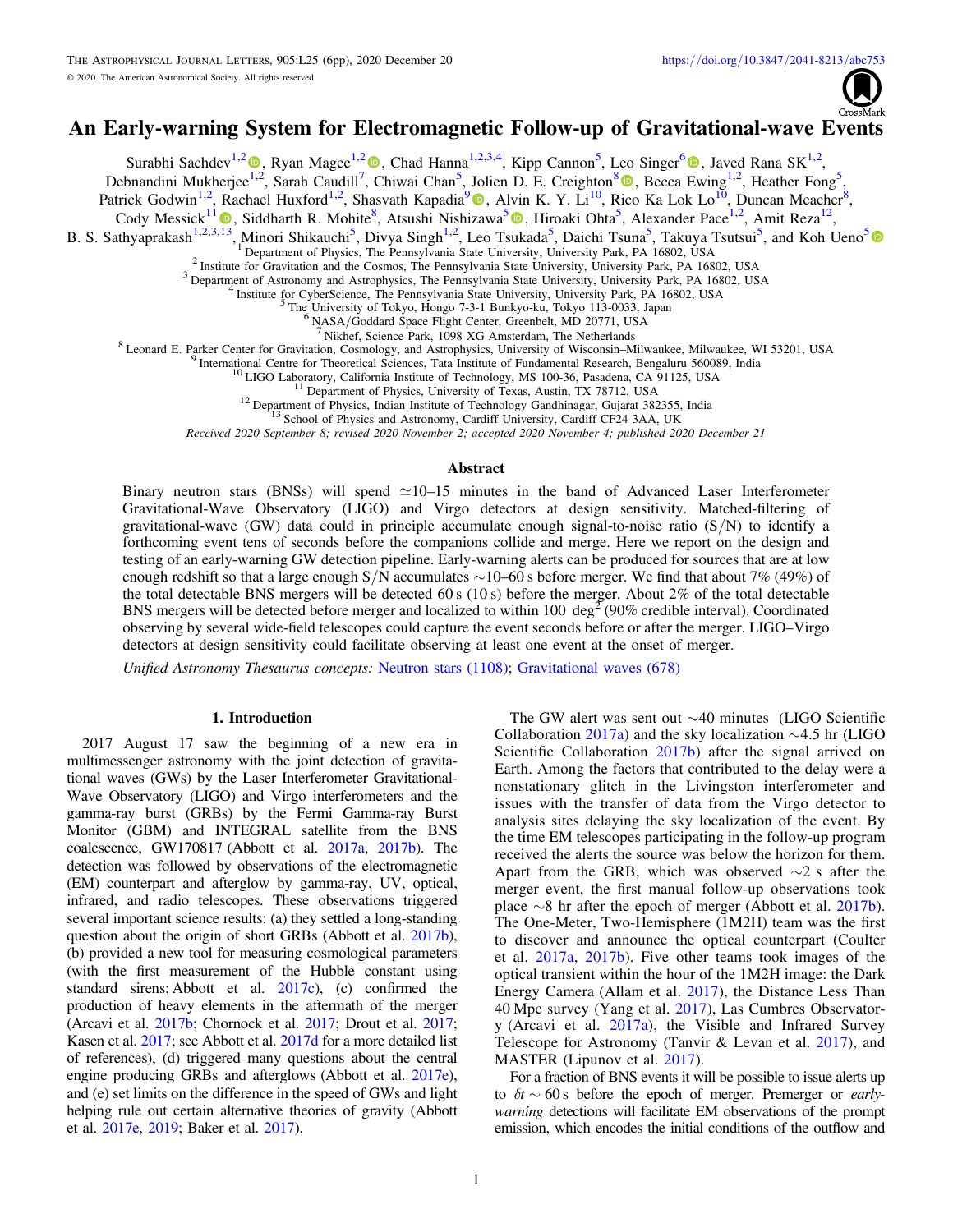<span id="page-1-0"></span>the state of the merger remnant. Indeed, early optical and ultraviolet observations are necessary to further inform our understanding of r-process nucleosynthesis (Nicholl et al. [2017](#page-4-0)) and shock-heated ejecta (Metzger [2017](#page-4-0)), while prompt X-ray emission would reveal the final state of the remnant (Metzger & Piro [2014;](#page-4-0) Ciolfi & Siegel [2015;](#page-4-0) Siegel & Ciolfi [2016](#page-5-0)). Early observations made in the radio band could indicate premerger magnetosphere interactions (Most & Philippov [2020](#page-4-0)), and would test models that propose BNS as a possible precursor of fast radio bursts (Totani [2013](#page-5-0); Wang et al. [2016;](#page-5-0) Dokuchaev & Eroshenko [2017](#page-4-0)).

The GstLAL-based inspiral pipeline (hereafter shortened to GstLAL; Messick et al. [2017](#page-4-0); Sachdev et al. [2019;](#page-4-0) Hanna et al. [2020](#page-4-0)) is a low-latency matched-filtering pipeline used to detect gravitational waves from compact binary coalescences in LIGO– Virgo data. Other low-latency detection pipelines running on LIGO–Virgo data include PyCBCLive (Nitz et al. [2018](#page-4-0)), MBTAOnline (Adams et al. [2016](#page-4-0)), SPIIR (Chu [2017](#page-4-0)), and the unmodeled search—CWB (Klimenko et al. [2016](#page-4-0)). In a seminal paper, Cannon et al. ([2012](#page-4-0)) described a computationally practical filtering strategy for near-real-time matched-filtering of GW data that could produce early-warning triggers. This work describes the foundations of GstLAL, which has been detecting GWs in low-latency since the first observing run (O1) of the Advanced LIGO and Virgo detectors. Cannon et al. ([2012](#page-4-0)) also discussed the expected rates of BNS events that could be detectable before merger and prospects for their localizations based on theoretical signal-to-noise ratio  $(S/N)$  and Fisher estimates. There have been other studies examining theoretical potentials of premerger BNS detections, such as Chu et al. ([2016](#page-4-0)) and Akcay ([2019](#page-4-0)). In this Letter, for the first time, we show the implementation of a search that can detect BNSs premerger and provide early warnings to other observatories in practice; we examine the performance of GstLAL in recovering BNS systems before merger by running it over a month of simulated data with added signals. Based on the median rate of BNS mergers deduced from GW170817 and GW190425 (Abbott et al. [2020](#page-4-0)), our studies suggest alerts could be issued 10 s (60 s) before merger for 24 (3) BNS systems over the course of one year of observations of a three-detector Advanced network operating at design sensitivity. Our results broadly agree with the estimates of Cannon et al. ([2012](#page-4-0)). In addition, we provide the distribution of realistic sky localizations (all-sky localizations quoted are 90% credible intervals unless stated otherwise) for various times before merger, using a rapid Bayesian localization tool, BAYESTAR (Singer & Price [2016](#page-5-0)). We find that based on current BNS merger rate estimates, a  $\mathcal{O}(1)$  event will be both detected before merger and localized to  $100 \text{ deg}^2$ .

These results assume zero latency from data transfer, calibration, filtering, and follow-up processes. In real application, these latencies will need to be subtracted from the premerger times at which we can provide alerts. In the latest observing run of the Advanced LIGO–Virgo detectors (O3), these latencies accounted for  $\sim$ 20 s of delay in alerts, but eventutally we hope to be able to reduce it to ∼7 s for the earlywarning alerts. The remainder of the Letter is structured as follows: we discuss the pipeline and simulations used in Section 2, the prospects of rapid sky localization of premerger candidates in Section [3](#page-2-0), and broader implications of coincident GW and EM observation in Section [4.](#page-3-0)

#### 2. Simulation

We assess the prospects of premerger alerts with an Advanced LIGO–Virgo network at design sensitivity. For this study, we generate one month of stationary Gaussian data recolored to Advanced LIGO and Advanced Virgo design sensitivities. $14$ 

We generate a population of 1,918,947 simulated BNS signals, henceforth referred to as *injections*, using the SpinTaylorT4 waveform model (Buonanno et al. [2004](#page-4-0)). Both source-frame component masses are drawn from a Gaussian distribution between  $1.0 M_{\odot} < m_1$ ,  $m_2 < 2.0 M_{\odot}$ with a mean mass of  $1.33 M_{\odot}$  and standard deviation of 0.09  $M_{\odot}$ , modeled after observations of galactic BNSs (Ozel & Freire [2016](#page-4-0)). The neutron stars in the population are nonspinning, motivated by the low spins of BNSs expected to merge within a Hubble time (Burgay et al. [2003](#page-4-0); Zhu et al. [2018](#page-5-0)). The signals are distributed uniformly in comoving volume up to a redshift of  $z = 0.2$ . We reject 1,659,747 injections with LIGO-Hanford or LIGO-Livingston S/Ns below 3 to reduce the computational load and inject the remaining signals in the Gaussian data. We do not expect the search to recover signals with such small  $S/Ns$ , so no bias is introduced in rejecting these.

We use the offline configuration of the GstLAL pipeline (Messick et al. [2017;](#page-4-0) Sachdev et al. [2019;](#page-4-0) Hanna et al. [2020](#page-4-0)) to recover the remaining 259,200 injected into the Gaussian data described above. GstLAL has been successfully detecting compact binary coalescences in low-latency since O1 (Abbott et al. [2016](#page-4-0)) and is so far the only pipeline to detect a BNS in low latency (Abbott et al. [2017a](#page-4-0), [2020](#page-4-0)).

# 2.1. GstLAL Methods

Matched-filtering GW searches use a template bank (Owen & Sathyaprakash [1999](#page-4-0)) containing a set of GW waveforms covering the desired parameter space. GstLAL divides the template bank into several subbanks by grouping templates that respond to noise in a similar fashion based on their intrinsic parameters (Messick et al. [2017](#page-4-0); Sachdev et al. [2019](#page-4-0)). It then uses the LLOID method (Cannon et al. [2012](#page-4-0)) to construct orthogonal basis filters from the subbanks by performing in order multibanding and singular value decomposition (SVD; Cannon et al. [2010](#page-4-0)) of each time-slice. The data are crosscorrelated with the basis filters to produce GW candidates. Candidates with S/Ns below 4.0 are discarded to reduce the volume of triggers. Candidates that survive this step are assigned a log-likelihood ratio,  $\log \mathcal{L}$ . The log-likelihood ratio ranks candidate events by their  $S/N$ , the sensitivity of each detector at the time of the trigger, an autocorrelation-based signal consistency test  $(\xi^2)$ , and (for coincident triggers) the time and phase delays between participating interferometers (Cannon et al. [2015](#page-4-0); Messick et al. [2017;](#page-4-0) Sachdev et al. [2019;](#page-4-0) Hanna et al. [2020](#page-4-0)). A template-dependent factor,  $\log P(\theta_k | \text{signal})$  where  $\theta$  denotes the template, is included in the log-likelihood ratio to account for the population mass model (Fong [2018](#page-4-0)) of signals. The distribution of loglikelihood ratio for noise triggers is created by sampling the

<sup>&</sup>lt;sup>14</sup> We use the power spectral densities provided in https://[dcc.ligo.org](https://dcc.ligo.org/LIGO-T0900288/public)/LIGO-[T0900288](https://dcc.ligo.org/LIGO-T0900288/public)/public and https://dcc.ligo.org/[LIGO-P1200087](https://dcc.ligo.org/LIGO-P1200087/public)/public for the Advanced LIGO and Advanced Virgo interferometers, respectively. We assume that LIGO-Hanford and LIGO-Livingston will reach the same design sensitivities.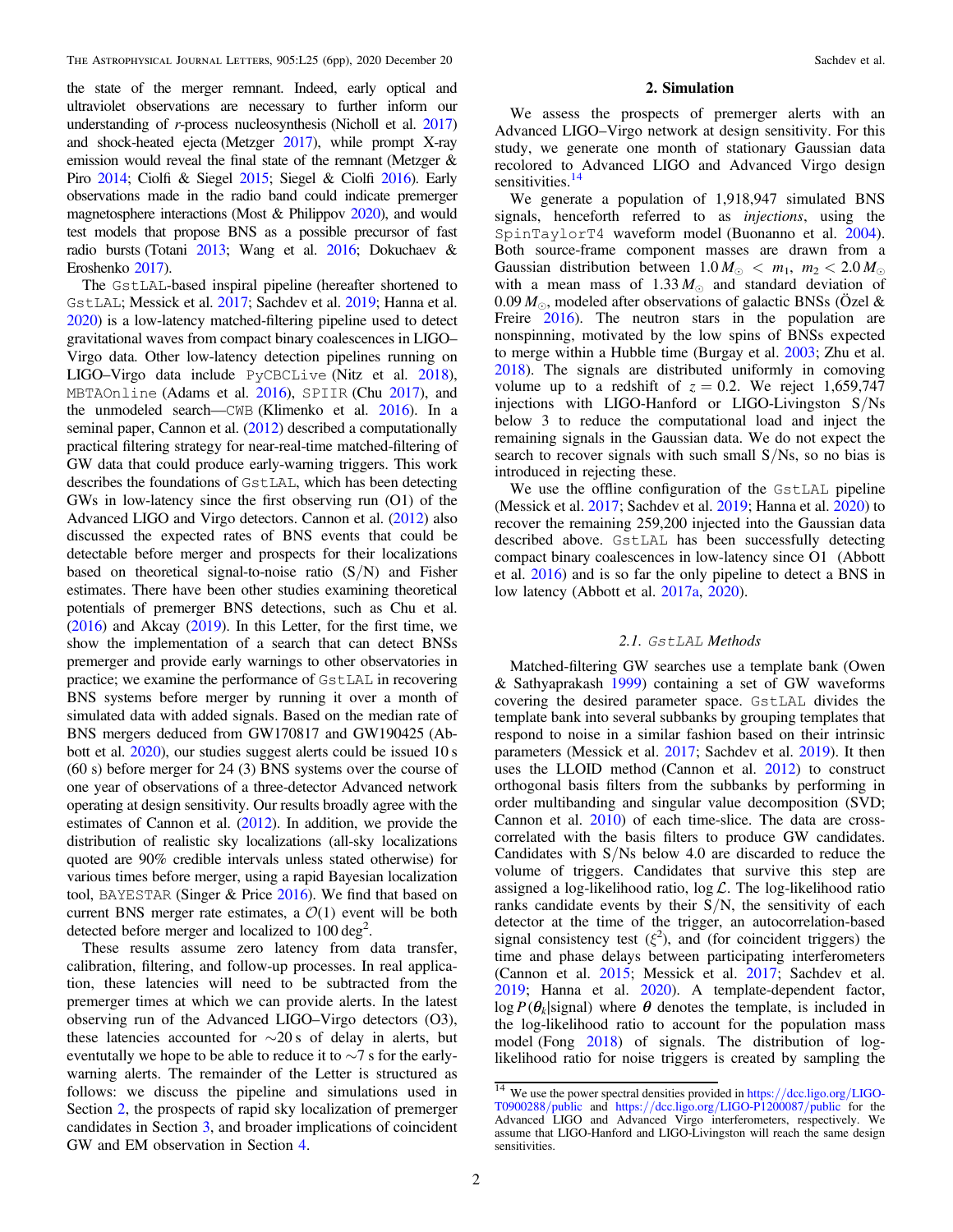<span id="page-2-0"></span>noise distributions of the parameters it depends on, and all candidates are subsequently assigned a false-alarm rate (FAR) to describe how often a candidate with a  $\log \mathcal{L}$  at least as high as its own is expected to be produced from noise fluctuations.

#### 2.2. Early-warning Methods

In this search, we used a stochastically generated template bank (Harry et al. [2009;](#page-4-0) Privitera et al. [2014](#page-4-0)) with nonspinning components between masses 0.95  $M_{\odot} < m_1$ ,  $m_2 < 2.4$   $M_{\odot}$ ; bounds chosen to account for edge effects and redshift, and chirp mass  $\in (0.9 \ M_{\odot}, 1.7 \ M_{\odot})$ ; and bounds chosen based on the Gaussian population described above. We model the GW emission from 10 Hz to merger using the TaylorF2 (Sathyaprakash & Dhurandhar [1991](#page-4-0); Blanchet et al. [1995,](#page-4-0) [2005](#page-4-0); Buonanno et al. [2009](#page-4-0)) waveform. The resulting template bank has a minimum match of 98% (Owen & Sathyaprakash [1999](#page-4-0)) and consists of 80,679 waveforms. The template-dependent factor to account for the population mass model used in the log-likelihood ratio is modeled as a Gaussian in chirp mass with a mean of 1.18  $M_{\odot}$  and a standard deviation of  $0.055 M_{\odot}$ . The mean chirp mass is derived from the Gaussian component mass distribution described in Section [2](#page-1-0) at a redshift of  $z = 0.02$ .

We repeat the search six times, using the same template bank and the same data set including injections, to determine the pipeline's performance at various times before merger. The searches begin filtering at 10 Hz, but complete filtering at different frequencies. In particular, we choose 29, 32, 38, 49, 56, and 1024 Hz to analyze signal recovery at (approximately) 58, 44, 28, 14, 10, and 0 s before merger. We will refer to each ending frequency configurations as a different "run" in the discussion that follows. In practice, these ending frequencies are only approximate, since we chose to align the waveforms that are grouped together before performing the SVD (see Section [2.1](#page-1-0)) such that the waveforms in each subbank provide the same premerger time. The times before merger quoted here are the median times for each run. In our simulation, this time ranged from ∼6 to 99 s between the six runs. While performing multibanding, the waveforms belonging to a subbank are time sliced and each slice is sampled according to the highest Nyquist frequency in that subbank and time-slice. However, for these runs we fixed the sample rate of the final time-slice at 2048 Hz so that the  $\xi^2$  is calculated at the full frequency resolution. As the bandwidth of the search is decreased, the variance associated with the recovered end time, phase, and S/N grows. We account for increased uncertainty in the signal end time by extending the time window in which we search for coincident signals to 10 ms plus light travel time. We repeat the procedure described in Hanna et al. ([2020](#page-4-0)) for each analysis to account for bandwidth-related changes to the covariance matrix and construct signal distributions for time and phase delays for each of the runs. In addition, we tuned the binning and sampling of the S/N and  $\xi^2$  histograms that are used to calculate the distribution of the log-likelihood ratio of noise triggers that defines the background model of the search. In the absence of any simulated signals in the Gaussian data, we expect the foreground of our runs to agree with the background model computed by the search. We confirmed that for each of the six runs, on excluding the simulated signals, the distribution of the log-likelihood ratio of the candidates agreed with the background model computed by the search.

Table 1 Sensitive Spacetime Volume  $(\langle VT \rangle)$  of the Six Runs and the Expected Number of Signals (N<sub>signals</sub>) per Year Based on the Median BNS Merger Rate

| $f_{\text{high}}$ (Hz) | $\langle VT \rangle$ (Gpc <sup>3</sup> a) | $N_{\text{signals}}(a^{-1})$ | $N_{\text{low}} - N_{\text{high}}(a^{-1})$ |  |
|------------------------|-------------------------------------------|------------------------------|--------------------------------------------|--|
| 29                     | $2.55 \times 10^{-4}$                     | 3.21                         | $0.775 - 8.71$                             |  |
| 32                     | $3.84 \times 10^{-4}$                     | 4.84                         | $1.17 - 13.2$                              |  |
| 38                     | $7.23 \times 10^{-4}$                     | 9.12                         | $2.20 - 24.8$                              |  |
| 49                     | $1.45 \times 10^{-3}$                     | 18.2                         | $4.41 - 49.5$                              |  |
| 56                     | $1.88 \times 10^{-3}$                     | 23.6                         | $5.71 - 64.2$                              |  |
| 1024                   | $3.86 \times 10^{-3}$                     | 48.7                         | $11.8 - 132$                               |  |
|                        |                                           |                              |                                            |  |

Note. We also show the expected range of events based on the uncertainty in the BNS merger rate  $(N_{\text{low}} - N_{\text{high}})$ .

# 2.3. Results

We consider any injection that is recovered with a FAR  $\leq 1/(30 \text{ days})$  to be *found* by our pipeline in each of the six different runs. We can compute the expected number of signals for each run based on the sensitive spacetime volume of each run at our chosen FAR threshold and on the local BNS merger rate, 250–2810 Gpc<sup>-3</sup> a<sup>-1</sup> (90% credible interval; Abbott et al. [2020](#page-4-0)). The sensitive spacetime volume of the search at a given FAR threshold is then estimated as

$$
\langle VT \rangle = \langle VT \rangle_{\text{injected}} \frac{N_{\text{recovered}}}{N_{\text{total sims}}},\tag{1}
$$

where  $N_{recovered}$  is the number of recovered injections at the given FAR. This assumes that the injections have not been restricted to space or time that the pipeline could have been sensitive to. For this signal distribution, the simulated signals probed a spacetime volume of  $VT_{\text{injected}} = 0.178 \text{ Gpc}^3$  a. The results are shown in Table 1. We expect 12–132 BNSs per year for a three-detector Advanced network at design sensitivity, about half of which will be detected 10 s before merger and 1–9 events will be detected 1 minute before merger.

At a FAR of 1/30 days, based on the current median BNS merger rate (1035 Gpc<sup>-3</sup> a<sup>-1</sup>, average of the two median rates from Abbott et al. [2020](#page-4-0)), the contamination fraction from noise for the 29 Hz run (60 s) before merger is 79%, going down to 20% for the full bandwidth run. The contamination fraction is higher for runs that provide the earliest triggers. This suggests a natural method to vet early-warning triggers; triggers that are identified in an "early" band but not later bands are likely to be noise.

#### 3. Sky Localization of Early-warning Alerts

The primary goal of providing premerger alerts for BNSs is to facilitate EM observations before and/or at merger. The earliest alerts we could provide will be ∼60 s before merger; therefore, to achieve this goal it is crucial that we provide rapid and accurate sky localizations. LIGO–Virgo use BAYESTAR (Singer & Price [2016](#page-5-0)) to generate rapid localizations, which is a fast Bayesian algorithm that can reconstruct positions of GW transients using the output provided by the matched-filtering searches. We generate the  $S/N$  time series of all injections that pass the FAR threshold for each run and provide these to BAYESTAR in order to localize the signals. The results are shown in Figure [1](#page-3-0). We show the cumulative histograms of the 90% credible interval of sky localizations of the injections that pass the FAR threshold in each run. The right vertical axis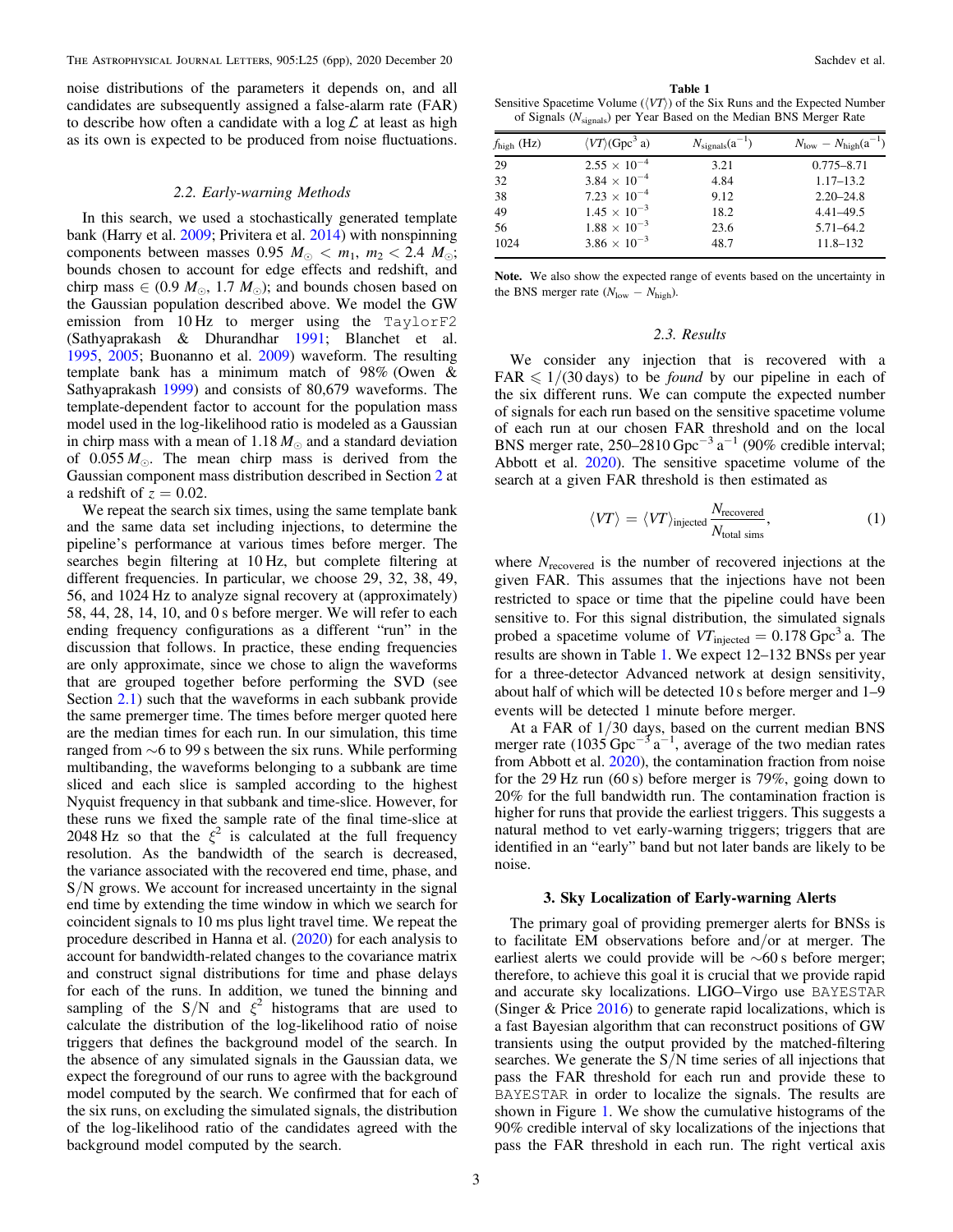<span id="page-3-0"></span>

Figure 1. Cumulative distributions of the sky localizations (90% credible interval) of injections that pass the FAR threshold in each run. Results are shown for a three-detector network (LIGO-Hanford, LIGO-Livingston, Virgo) operating at design sensitivity. The left vertical axis shows the number as a fraction of the total recovered injections at full bandwidth. The right vertical axis shows the expected number of events per year based on the median BNS merger rate. We expect at least one event per year detected before merger and localized to within  $100 \text{ deg}^2$ .

shows the expected number of events per year as a function of the largest localization area based on the median merger rate; the left vertical axis shows this number as a fraction of the total injections recovered at the full bandwidth. In addition we show cumulative histograms of luminosity distances of events that pass the FAR threshold in Figure 2. These results can be easily reinterprated with any update in the BNS merger rate.

## 4. Discussion

Ideally we want the signals to be well localized in sky given the small fields of view (FOVs) of optical telescopes. Figure 1 shows that at least one event per year will be both detected before merger and localized to within  $100 \text{ deg}^2$ . Furthermore, if we consider the "searched area," defined as the area searched in the sky according to the localization probability distribution before finding the true location of the event, about nine events per year (∼18% of total detectable BNSs) will be both detected before merger and found before searching over  $100 \text{ deg}^2$ . Additionally, the searched area can be reduced by using galaxy catalogs to inform imaging strategies (Hanna et al. [2014](#page-4-0)). Events we are able to provide early warnings for, especially the well-localized ones, will be the ones that are the closest to us further enabling better follow-up. At least 1 event per year (3.4% of the total) detected 60 s before merger will be within 100 Mpc and about 13 events per year (28% of the total) will both be detected before merger and lie within 200 Mpc (Figure 2).

Wide-field optical transient facilities such as the BlackGEM array  $(0.65 \text{ m}/2.7 \text{ deg}^2 \text{ per telescope})$  with 3 telescopes planned in the first phase of operation eventually expanding to 15 telescopes (BlackGEM [2020](#page-4-0)), the Zwicky Transient Facility (1.2 m/  $47 \text{ deg}^2$ ; ZTF [2020](#page-5-0)), the Dark Energy Camera  $(4 \text{ m}/3.8 \text{ deg}^2)$ ; Flaugher et al.  $2015$ ), the Rubin Observatory  $(8.4 \text{ m}/9.6 \text{ deg}^2)$ ; LSST  $2020$ ), the Swope Telescope  $(1 \text{ m}/7 \text{ deg}^2)$ ; SWOPE  $2020$ ), the Subaru Telescope  $(8.2 \text{ m}/1.7 \text{ deg}^2)$ ; Subaru  $2020$ ), etc., operated in "target of opportunity" mode will be most fitting for the optical follow-up of well-localized events. Events with larger



Figure 2. Cumulative distributions of the luminosity distance of injections that pass the FAR threshold in each run. Results are shown for a three-detector network (LIGO-Hanford, LIGO-Livingston, Virgo) operating at design sensitivity. The left vertical axis shows the number as a fraction of the total recovered injections at full bandwidth. The right vertical axis shows the expected number of events per year based on the median BNS merger rate. About half of the events that are detected before merger will be within 200 Mpc.

localization areas will be useful to alert space telescopes, such as the Fermi-GBM (all-sky) and the Swift Observatory (hosting the Burst Alert Telescope with an FOV of  $\sim$ 10,000 deg<sup>2</sup> and can localize events with an accuracy of  $1'$ –4' within 15 s, X-Ray Telescope, and Ultraviolet Optical Telescope). Premerger GW detection will be especially helpful to identify subthreshold GRBs for off-axis BNS mergers (Tohuvavohu et al. [2020](#page-5-0)). Radio telescopes with large FOVs of hundreds of square degrees such as the Murchison Widefield Array (MWA [2020](#page-4-0)), the National Radio Astronomy Observatory (NRAO [2020](#page-4-0)) consisting of several telescope arrays, the Giant Metrewave Radio Telescope (GMRT [2020](#page-4-0)), the Owens Valley Long Wavelength Array (OVRO-LWA [2020](#page-4-0)), and (under construction) the Square Kilometre Array (SKA [2020](#page-5-0)), etc., can use even the poorly localized early-warning alerts. Callister et al. ([2019](#page-4-0)) have demonstrated a search that looks for radio signals coincident with GW alerts by buffering the data of OVRO-LWA, to look for signals coincident with the GW170104 (Abbott et al. [2017f](#page-4-0)). Early-warning alerts will enable buffering of the radio data at significantly higher time resolution. James et al. ([2019](#page-4-0)) also describe using negative-latency BNS merger alerts to detect prompt radio bursts with MWA. Early-warning alerts will also be useful for ground-based gamma-ray detector facilities such as the Cherenkov Telescope Array, which consists of several fast slewing telescopes (CTA [2020](#page-4-0)). They can slew within tens of seconds but must be pointing at the source at the time of merger, since there is no hypothesized afterglow at the high energies these telescopes can detect.

The premerger latencies described in the Letter are the median latencies from each run. The exact premerger latencies depend on the template masses, and range from 6 to 99 s. The premerger times quoted in this Letter also assume zero latency from data transfer, calibration, and the matched-filtering processes. In O3, this latency was about  $\sim$ 20 s; our goal is to bring this latency down to ∼7 s for the smaller bandwidth (early-warning) configurations.

The low-latency GstLAL pipeline recently participated in a test of the LIGO–Virgo early-warning infrastructure and issued the first test alerts and retractions for premerger candidates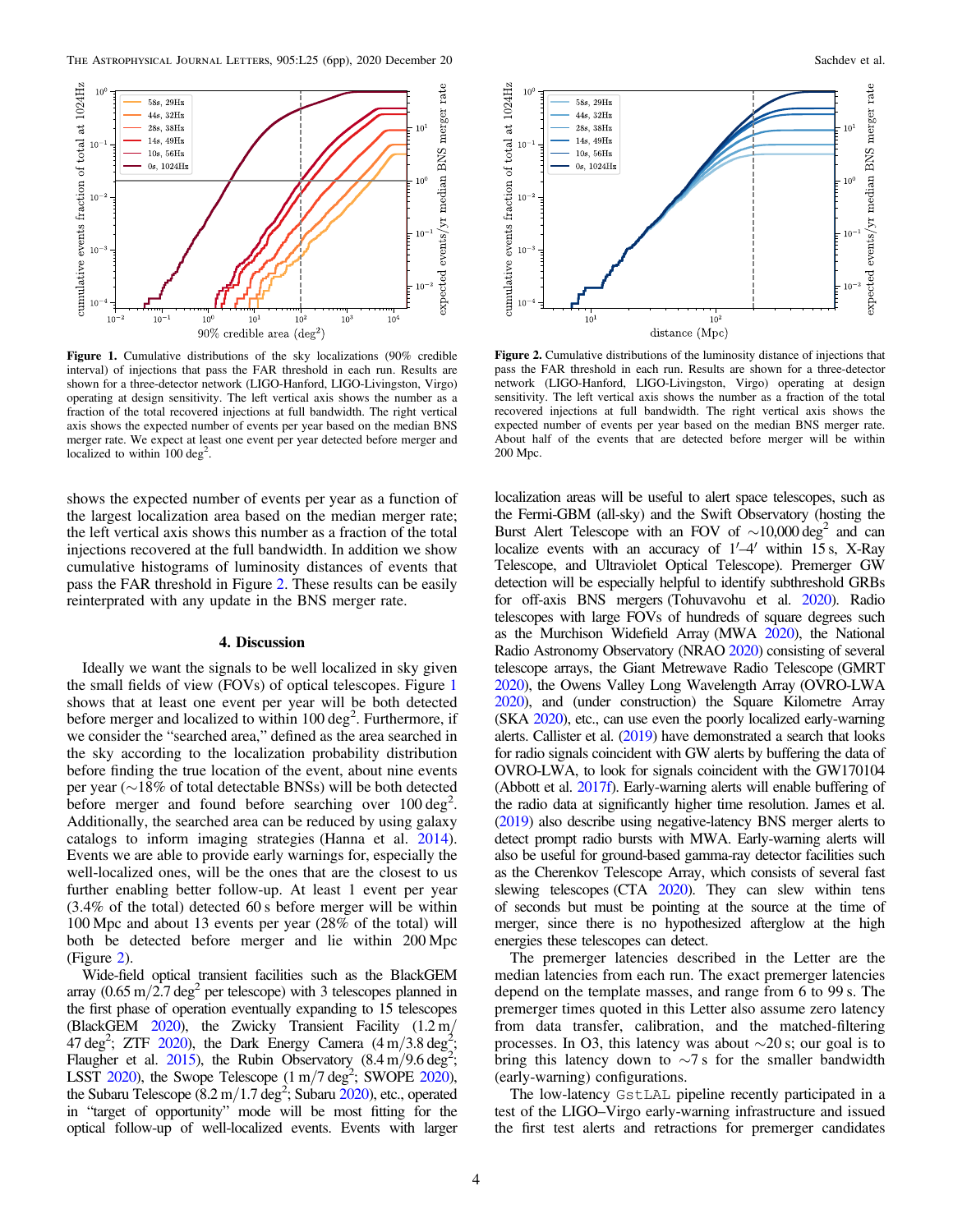<span id="page-4-0"></span>(Guide 2020; LIGO Scientific Collaboration 2020). This test will be described in more detail in a future publication.

This work was supported by the NSF grant OAC-1841480. S.S. is supported by the Eberly Research Funds of Penn State, The Pennsylvania State University, University Park, Pennsylvania. D.M. acknowledges the support of NSF PHY-1454389, ACI-1642391, and OAC-1841480. S.R.M. thanks the LSSTC Data Science Fellowship Program, which is funded by LSSTC, NSF Cybertraining grant  $#1829740$ , the Brinson Foundation, and the Moore Foundation; his participation in the program has benefited this work. B.S.S. is supported in part by NSF grant No. PHY-1836779 and AST-1708146. Computations for this research were performed on the Pennsylvania State Universitys Institute for Computational and Data Sciences Advanced CyberInfrastructure (ICDS-ACI). We also thank the LIGO Laboratory for use of its computing facility to make this work possible. The research leading to these results has also received funding from the European Union's Horizon 2020 Programme under the AHEAD2020 project (grant agreement No. 871158).

Data: The data that were used to infer the results in this Letter are described in https://[gstlal.docs.ligo.org](https://gstlal.docs.ligo.org/ewgw-data-release)/ewgw-data[release](https://gstlal.docs.ligo.org/ewgw-data-release) (Sachdev et al. 2020).

Software: The analysis of the data and the detections of the simulation signals were made using the GSTLAL-based inspiral software pipeline (Cannon et al. 2012; Privitera et al. 2014; Messick et al. 2017; Sachdev et al. 2019; Hanna et al. 2020). These are built on the LALSUITE software library (LIGO Scientific Collaboration 2018). The sky localizations made use of ligo.skymap<sup>15</sup>, which uses Astropy,<sup>16</sup> a communitydeveloped core Python package for Astronomy (Astropy Collaboration et al. 2013; Price-Whelan et al. 2018). The plots were prepared using Matplotlib (Hunter 2007).

# ORCID iDs

Surabhi Sachdev inttps://orcid.org/[0000-0002-0525-2317](https://orcid.org/0000-0002-0525-2317) Ryan Mag[e](https://orcid.org/0000-0001-9769-531X)e  $\bullet$  [https:](https://orcid.org/0000-0001-9769-531X)//orcid.org/[0000-0001-9769-531X](https://orcid.org/0000-0001-9769-531X) Leo Singe[r](https://orcid.org/0000-0001-9898-5597) **the [https:](https://orcid.org/0000-0001-9898-5597)**//orcid.org/[0000-0001-9898-5597](https://orcid.org/0000-0001-9898-5597) Jolie[n](https://orcid.org/0000-0003-3600-2406) D. E. Creighton **I** [https:](https://orcid.org/0000-0003-3600-2406)//orcid.org/[0000-0003-](https://orcid.org/0000-0003-3600-2406) [3600-2406](https://orcid.org/0000-0003-3600-2406)

Shasvath Kapadia [https:](https://orcid.org/0000-0001-5318-1253)//orcid.org/[0000-0001-5318-1253](https://orcid.org/0000-0001-5318-1253) Cody Messick [https:](https://orcid.org/0000-0002-8230-3309)//orcid.org/[0000-0002-8230-3309](https://orcid.org/0000-0002-8230-3309) Atsushi Nishiz[a](https://orcid.org/0000-0002-6109-2397)wa [https:](https://orcid.org/0000-0002-6109-2397)//orcid.org/[0000-0002-6109-2397](https://orcid.org/0000-0002-6109-2397) Koh Ueno **[https:](https://orcid.org/0000-0003-0424-3045)//orcid.org/[0000-0003-0424-3045](https://orcid.org/0000-0003-0424-3045)** 

### References

- Abbott, B. P., Abbott, R., Abbott, T. D., et al. 2016, [PhRvL](https://doi.org/10.1103/PhysRevLett.116.241103), [116, 241103](https://ui.adsabs.harvard.edu/abs/2016PhRvL.116x1103A/abstract)
- Abbott, B. P., Abbott, R., Abbott, T. D., et al. 2017a, [PhRvL,](https://doi.org/10.1103/PhysRevLett.119.161101) [119, 161101](https://ui.adsabs.harvard.edu/abs/2017PhRvL.119p1101A/abstract)
- Abbott, B. P., Abbott, R., Abbott, T. D., et al. 2017b, [ApJL](https://doi.org/10.3847/2041-8213/aa91c9), [848, L12](https://ui.adsabs.harvard.edu/abs/2017ApJ...848L..12A/abstract)
- Abbott, B. P., Abbott, R., Abbott, T. D., et al. 2017c, [Natur](https://doi.org/10.1038/551425a), [551, 85](https://ui.adsabs.harvard.edu/abs/2017Natur.551...85A/abstract)
- Abbott, B. P., Abbott, R., Abbott, T. D., et al. 2017d, [ApJL](https://doi.org/10.3847/2041-8213/aa9478), [850, L39](https://ui.adsabs.harvard.edu/abs/2017ApJ...850L..39A/abstract) Abbott, B. P., Abbott, R., Abbott, T. D., et al. 2017e, [ApJL,](https://doi.org/10.3847/2041-8213/aa920c) [848, L13](https://ui.adsabs.harvard.edu/abs/2017ApJ...848L..13A/abstract)
- Abbott, B. P., Abbott, R., Abbott, T. D., et al. 2017f, [PhRvL,](https://doi.org/10.1103/PhysRevLett.118.221101) [118, 221101](https://ui.adsabs.harvard.edu/abs/2017PhRvL.118v1101A/abstract)
- Abbott, B. P., Abbott, R., Abbott, T. D., et al. 2019, [PhRvD](https://doi.org/10.1103/PhysRevD.100.104036), [100, 104036](https://ui.adsabs.harvard.edu/abs/2019PhRvD.100j4036A/abstract)
- Abbott, B. P., Abbott, R., Abbott, T. D., et al. 2020, ApJL, [892, L3](https://ui.adsabs.harvard.edu/abs/2020ApJ...892L...3A/abstract)
- Adams, T., Buskulic, D., Germain, V., et al. 2016, [CQGra](https://doi.org/10.1088/0264-9381/33/17/175012), [33, 175012](https://ui.adsabs.harvard.edu/abs/2016CQGra..33q5012A/abstract) Akcay, S. 2019, AnP, 531, 1800365
- Allam, S., Annis, J., Berger, E., et al. 2017, GCN, 21530, 1
- Arcavi, I., Hosseinzadeh, G., Howell, D. A., et al. 2017b, [Natur,](https://doi.org/10.1038/nature24291) [551, 64](https://ui.adsabs.harvard.edu/abs/2017Natur.551...64A/abstract)
- Arcavi, I., Howell, D. A., McCully, C., et al. 2017a, GCN, 21538, 1
- Astropy Collaboration, Robitaille, T. P., Tollerud, E. J., et al. 2013, [A&A](https://doi.org/10.1051/0004-6361/201322068)[,](https://ui.adsabs.harvard.edu/abs/2013A&A...558A..33A/abstract) [558, A33](https://ui.adsabs.harvard.edu/abs/2013A&A...558A..33A/abstract)
- Baker, T., Bellini, E., Ferreira, P. G., et al. 2017, [PhRvL,](https://doi.org/10.1103/PhysRevLett.119.251301) [119, 251301](https://ui.adsabs.harvard.edu/abs/2017PhRvL.119y1301B/abstract)
- BlackGEM 2020, The BlackGEM Telescope Array, https://[astro.ru.nl](https://astro.ru.nl/blackgem/)/ [blackgem](https://astro.ru.nl/blackgem/)/
- Blanchet, L., Damour, T., Esposito-Farese, G., & Iyer, B. R. 2005, [PhRvD,](https://doi.org/10.1103/PhysRevD.71.124004) [71,](https://ui.adsabs.harvard.edu/abs/2005PhRvD..71l4004B/abstract) [124004](https://ui.adsabs.harvard.edu/abs/2005PhRvD..71l4004B/abstract)
- Blanchet, L., Damour, T., Iyer, B. R., Will, C. M., & Wiseman, A. 1995, [PhRvL](https://doi.org/10.1103/PhysRevLett.74.3515), [74, 3515](https://ui.adsabs.harvard.edu/abs/1995PhRvL..74.3515B/abstract)
- Buonanno, A., Chen, Y.-b., Pan, Y., & Vallisneri, M. 2004, [PhRvD,](https://doi.org/10.1103/PhysRevD.70.104003) [70,](https://ui.adsabs.harvard.edu/abs/2004PhRvD..70j4003B/abstract) [104003](https://ui.adsabs.harvard.edu/abs/2004PhRvD..70j4003B/abstract)
- Buonanno, A., Iyer, B., Ochsner, E., Pan, Y., & Sathyaprakash, B. S. 2009, [PhRvD](https://doi.org/10.1103/PhysRevD.80.084043), [80, 084043](https://ui.adsabs.harvard.edu/abs/2009PhRvD..80h4043B/abstract)
- Burgay, M., D'Amico, N., Possenti, A., et al. 2003, [Natur,](https://doi.org/10.1038/nature02124) [426, 531](https://ui.adsabs.harvard.edu/abs/2003Natur.426..531B/abstract)
- Callister, T. A., Anderson, M. M., Hallinan, G., et al. 2019, [ApJL,](https://doi.org/10.3847/2041-8213/ab2248) [877, L39](https://ui.adsabs.harvard.edu/abs/2019ApJ...877L..39C/abstract)
- Cannon, K., Cariou, R., Chapman, A., et al. 2012, [ApJ](https://doi.org/10.1088/0004-637X/748/2/136), [748, 136](https://ui.adsabs.harvard.edu/abs/2012ApJ...748..136C/abstract)
- Cannon, K., Chapman, A., Hanna, C., et al. 2010, [PhRvD,](https://doi.org/10.1103/physrevd.82.044025) [82, 044025](https://ui.adsabs.harvard.edu/abs/2010PhRvD..82d4025C/abstract)
- Cannon, K., Hanna, C., & Peoples, J. 2015, arXiv[:1504.04632](http://arxiv.org/abs/1504.04632)
- Chornock, R., Berger, E., Kasen, D., et al. 2017, [ApJL,](https://doi.org/10.3847/2041-8213/aa905c) [848, L19](https://ui.adsabs.harvard.edu/abs/2017ApJ...848L..19C/abstract)
- Chu, Q. 2017, PhD thesis, The Univ. Western Australia
- Chu, Q., Howell, E. J., Rowlinson, A., et al. 2016, [MNRAS](https://doi.org/10.1093/mnras/stw576), [459, 121](https://ui.adsabs.harvard.edu/abs/2016MNRAS.459..121C/abstract)
- Ciolfi, R., & Siegel, D. M. 2015, [ApJL,](https://doi.org/10.1088/2041-8205/798/2/L36) [798, L36](https://ui.adsabs.harvard.edu/abs/2015ApJ...798L..36C/abstract)
- Coulter, D. A., Foley, R. J., Kilpatrick, C. D., et al. 2017a, [Sci,](https://doi.org/10.1126/science.aap9811) [358, 1556](https://ui.adsabs.harvard.edu/abs/2017Sci...358.1556C/abstract)
- Coulter, D. A., Kilpatrick, C. D., Siebert, M. R., et al. 2017b, GCN, 21529, 1
- CTA 2020, The Cherenkov Telescope Array, https://[www.cta-observatory.](https://www.cta-observatory.org/science/cta-performance/) org/science/[cta-performance](https://www.cta-observatory.org/science/cta-performance/)/
- Dokuchaev, V. I., & Eroshenko, Yu. N. 2017, arXiv:[1701.02492](http://arxiv.org/abs/1701.02492)
- Drout, M. R., Piro, A. L., Shappee, B. J., et al. 2017, [Sci,](https://doi.org/10.1126/science.aaq0049) [358, 1570](https://ui.adsabs.harvard.edu/abs/2017Sci...358.1570D/abstract)
- Flaugher, B., Diehl, H. T., Honscheid, K., et al. 2015, [AJ](https://doi.org/10.1088/0004-6256/150/5/150), [150, 150](https://ui.adsabs.harvard.edu/abs/2015AJ....150..150F/abstract)
- Fong, H. K. Y. 2018, PhD thesis, Toronto Univ.
- GMRT 2020, The Giant MetreWave Radio Telescope, http://[www.gmrt.ncra.](https://www.gmrt.ncra.tifr.res.in/) [tifr.res.in](https://www.gmrt.ncra.tifr.res.in/)/
- Guide, U. 2020, LIGO-Virgo Public Alerts User Guide, https://[emfollow.](https://emfollow.docs.ligo.org/userguide/early_warning.html) docs.ligo.org/userguide/[early\\_warning.html](https://emfollow.docs.ligo.org/userguide/early_warning.html)
- Hanna, C., Caudill, S., Messick, C., et al. 2020, [PhRvD,](https://doi.org/10.1103/PhysRevD.101.022003) [101, 022003](https://ui.adsabs.harvard.edu/abs/2020PhRvD.101b2003H/abstract)
- Hanna, C., Mandel, I., & Vousden, W. 2014, [ApJ](https://doi.org/10.1088/0004-637X/784/1/8), [784, 8](https://ui.adsabs.harvard.edu/abs/2014ApJ...784....8H/abstract)
- Harry, I. W., Allen, B., & Sathyaprakash, B. S. 2009, [PhRvD,](https://doi.org/10.1103/PhysRevD.80.104014) [80, 104014](https://ui.adsabs.harvard.edu/abs/2009PhRvD..80j4014H/abstract) Hunter, J. D. 2007, [CSE,](https://doi.org/10.1109/MCSE.2007.55) [9, 90](https://ui.adsabs.harvard.edu/abs/2007CSE.....9...90H/abstract)
- James, C. W., Anderson, G. E., Wen, L., et al. 2019, [MNRAS,](https://doi.org/10.1093/mnrasl/slz129) [489,](https://ui.adsabs.harvard.edu/abs/2019MNRAS.489L..75J/abstract) [L75](https://ui.adsabs.harvard.edu/abs/2019MNRAS.489L..75J/abstract)
- Kasen, D., Metzger, B., Barnes, J., Quataert, E., & Ramirez-Ruiz, E. 2017, [Natur,](https://doi.org/10.1038/nature24453) [551, 80](https://ui.adsabs.harvard.edu/abs/2017Natur.551...80K/abstract)
- Klimenko, S., Vedovato, G., Drago, M., et al. 2016, [PhRvD,](https://doi.org/10.1103/PhysRevD.93.042004) [93, 042004](https://ui.adsabs.harvard.edu/abs/2016PhRvD..93d2004K/abstract)
- LIGO Scientific Collaboration, V. C. 2017a, GCN, 21505, 1
- LIGO Scientific Collaboration, V. C. 2017b, GCN, 21513, 1
- LIGO Scientific Collaboration 2018, LIGO Algorithm Library, doi[:10.7935](https://doi.org/10.7935/GT1W-FZ16)/ [GT1W-FZ16](https://doi.org/10.7935/GT1W-FZ16)
- LIGO Scientific Collaboration, V. C. 2020, GCN, 27951, 1
- Lipunov, V., Gorbovskoy, E., Kornilov, V. G., et al. 2017, GCN, 21546, 1
- LSST 2020, The Large Synoptic Survey Telescope, https://[www.lsst.org](https://www.lsst.org/lsst/)/lsst/ Messick, C., Blackburn, K., Brady, P., et al. 2017, [PhRvD](https://doi.org/10.1103/PhysRevD.95.042001), [95, 042001](https://ui.adsabs.harvard.edu/abs/2017PhRvD..95d2001M/abstract)
- Metzger, B. D. 2017, arXiv:[1710.05931](http://arxiv.org/abs/1710.05931)
- Metzger, B. D., & Piro, A. L. 2014, [MNRAS](https://doi.org/10.1093/mnras/stu247), [439, 3916](https://ui.adsabs.harvard.edu/abs/2014MNRAS.439.3916M/abstract)
- Most, E. R., & Philippov, A. A. 2020, [ApJL](https://doi.org/10.3847/2041-8213/ab8196), [893, L6](https://ui.adsabs.harvard.edu/abs/2020ApJ...893L...6M/abstract)
- MWA 2020, The Murchison Widefield Array, http://[www.mwatelescope.org](https://www.mwatelescope.org/)/
- Nicholl, M., Berger, E., Kasen, D., et al. 2017, [ApJL](https://doi.org/10.3847/2041-8213/aa9029), [848, L18](https://ui.adsabs.harvard.edu/abs/2017ApJ...848L..18N/abstract)
- Nitz, A. H., Dal Canton, T., Davis, D., & Reyes, S. 2018, [PhRvD,](https://doi.org/10.1103/PhysRevD.98.024050) [98, 024050](https://ui.adsabs.harvard.edu/abs/2018PhRvD..98b4050N/abstract) NRAO 2020, The National Radio Astronomy Observatory, https://[public.](https://public.nrao.edu/) [nrao.edu](https://public.nrao.edu/)/
- OVRO-LWA 2020, The Owens Valley Long Wavelength Array, http://[www.](https://www.tauceti.caltech.edu/LWA/) [tauceti.caltech.edu](https://www.tauceti.caltech.edu/LWA/)/LWA/
- Owen, B. J., & Sathyaprakash, B. S. 1999, [PhRvD,](https://doi.org/10.1103/PhysRevD.60.022002) [60, 022002](https://ui.adsabs.harvard.edu/abs/1999PhRvD..60b2002O/abstract)
- Özel, F., & Freire, P. 2016, [ARA&A,](https://doi.org/10.1146/annurev-astro-081915-023322) [54, 401](https://ui.adsabs.harvard.edu/abs/2016ARA&A..54..401O/abstract)
- Price-Whelan, A. M., Sipőcz, B. M., Günther, H. M., et al. 2018, [AJ,](https://doi.org/10.3847/1538-3881/aac387) [156,](https://ui.adsabs.harvard.edu/abs/2018AJ....156...18P/abstract) [123](https://ui.adsabs.harvard.edu/abs/2018AJ....156...18P/abstract)
- Privitera, S., Mohapatra, S. R. P., Ajith, P., et al. 2014, [PhRvD,](https://doi.org/10.1103/PhysRevD.89.024003) [89, 024003](https://ui.adsabs.harvard.edu/abs/2014PhRvD..89b4003P/abstract)
- Sachdev, S., Caudill, S., Fong, H., et al. 2019, arXiv:[1901.08580](http://arxiv.org/abs/1901.08580)
- Sachdev, S., Rana, S. K. J., Godwin, P., et al. 2020, Dataset: An early warning system for EM follow-up of GW events, v0.1, Zenodo, doi[:10.5281](https://doi.org/10.5281/zenodo.4162528)/ [zenodo.4162528](https://doi.org/10.5281/zenodo.4162528)
- Sathyaprakash, B. S., & Dhurandhar, S. V. 1991, [PhRvD](https://doi.org/10.1103/PhysRevD.44.3819), [44, 3819](https://ui.adsabs.harvard.edu/abs/1991PhRvD..44.3819S/abstract)

<sup>15</sup> https://[lscsoft.docs.ligo.org](https://lscsoft.docs.ligo.org/ligo.skymap)/ligo.skymap <sup>16</sup> http://[www.astropy.org](http://www.astropy.org)